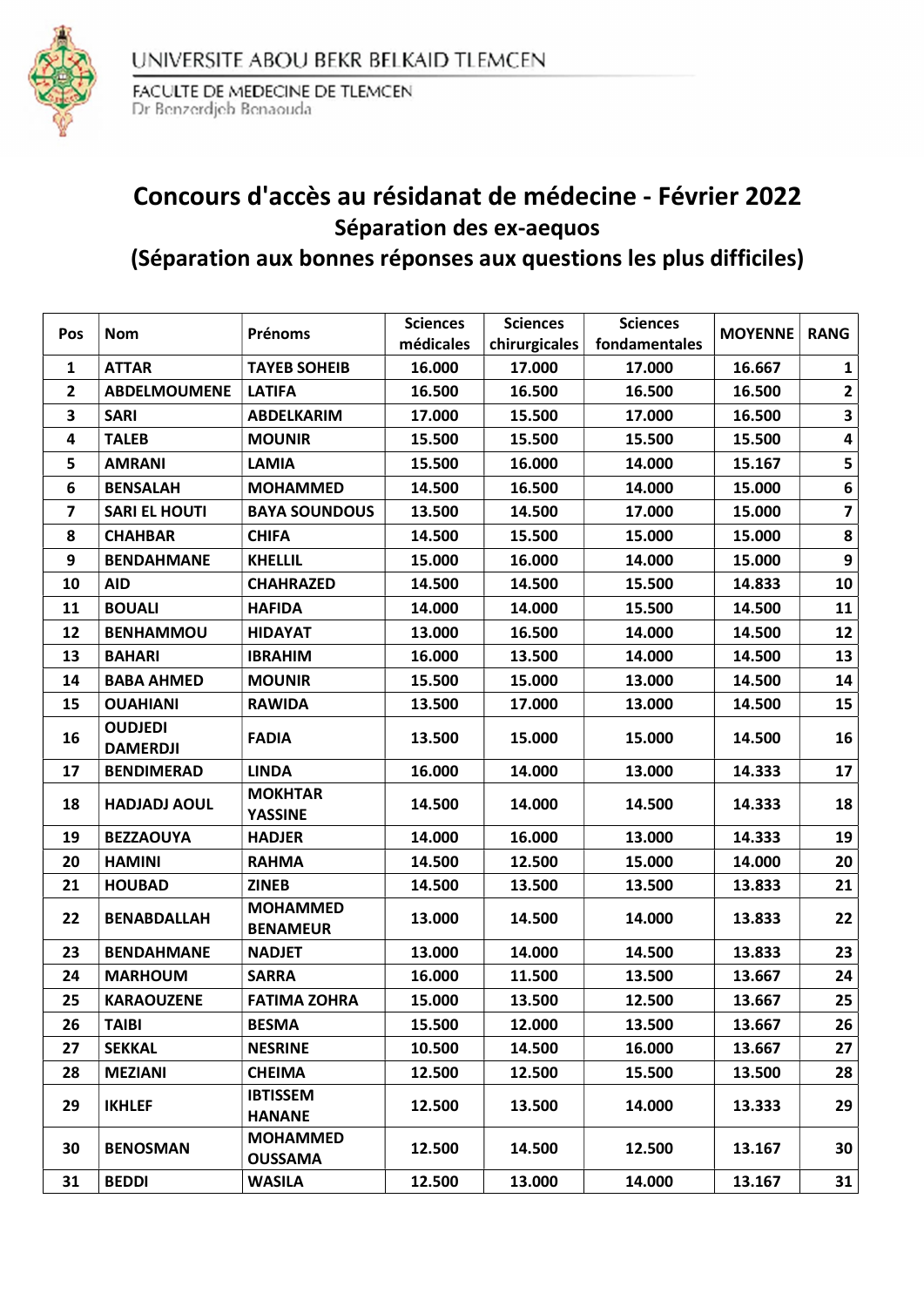

| 32 | <b>DERRAR</b>          | <b>MERYEM</b>                                           | 12.000 | 14.500 | 13.000 | 13.167 | 32 |
|----|------------------------|---------------------------------------------------------|--------|--------|--------|--------|----|
| 33 | <b>BENDJEMAI</b>       | <b>KHALIL EL</b><br><b>RAHMEN</b>                       | 10.500 | 13.000 | 15.500 | 13.000 | 33 |
| 34 | <b>SELADJI</b>         | <b>MERIEM WAFAA</b>                                     | 13.500 | 12.500 | 13.000 | 13.000 | 34 |
| 35 | <b>DAHEUR</b>          | <b>MUSTAPHA</b><br><b>KAMEL</b>                         | 14.000 | 11.500 | 13.500 | 13.000 | 35 |
| 36 | <b>ABBAS</b>           | <b>FATIMA ZAHRA</b>                                     | 12.000 | 13.500 | 13.500 | 13.000 | 36 |
| 37 | <b>KISSI</b>           | <b>MOHAMED NADIR</b>                                    | 11.500 | 12.500 | 15.000 | 13.000 | 37 |
| 38 | <b>BENZEBDA</b>        | <b>MOHAMED</b>                                          | 11.500 | 13.500 | 13.500 | 12.833 | 38 |
| 39 | <b>BOUHAMAMA</b>       | <b>SIDI MOHAMMED</b>                                    | 13.000 | 14.000 | 11.500 | 12.833 | 39 |
| 40 | <b>BENFATMI</b>        | <b>MERIEM</b>                                           | 13.500 | 13.500 | 11.500 | 12.833 | 40 |
| 41 | <b>NEDJRAOUI</b>       | <b>IMANE</b>                                            | 12.000 | 13.500 | 12.000 | 12.500 | 41 |
| 42 | <b>BOUMEDIENE</b>      | <b>MERIEM BATOUL</b>                                    | 13.000 | 13.500 | 11.000 | 12.500 | 42 |
| 43 | <b>KACIMI</b>          | <b>FATIMA ZOHRA</b>                                     | 10.500 | 13.500 | 13.500 | 12.500 | 43 |
| 44 | <b>DJILALI MERZOUG</b> | <b>IMANE BOCHRA</b>                                     | 12.000 | 12.500 | 12.500 | 12.333 | 44 |
| 45 | <b>CHERIFI</b>         | <b>FATIMA</b>                                           | 11.500 | 12.500 | 13.000 | 12.333 | 45 |
| 46 | <b>BOUDEMAA</b>        | <b>KHALED</b>                                           | 11.500 | 12.500 | 13.000 | 12.333 | 46 |
| 47 | <b>ACHOUI</b>          | <b>KHAOULA</b>                                          | 12.500 | 13.000 | 11.500 | 12.333 | 47 |
| 48 | <b>MALTI</b>           | <b>MOHAMMED</b><br><b>AMINE</b>                         | 12.000 | 12.000 | 12.500 | 12.167 | 48 |
| 49 | <b>DRAOU</b>           | <b>SOUMIA</b>                                           | 10.500 | 11.500 | 14.500 | 12.167 | 49 |
| 50 | <b>GACEM</b>           | <b>RIM NARDJIS</b>                                      | 11.500 | 13.000 | 12.000 | 12.167 | 50 |
| 51 | <b>BERRAMDANE</b>      | <b>SAIDA</b>                                            | 11.000 | 14.500 | 11.000 | 12.167 | 51 |
| 52 | <b>BENOSMAN</b>        | <b>AYOUB</b>                                            | 11.500 | 12.500 | 12.000 | 12.000 | 52 |
| 53 | <b>BENHAMMOU</b>       | <b>LAMIA</b>                                            | 11.500 | 14.000 | 10.500 | 12.000 | 53 |
| 54 | <b>KHALOUI</b>         | <b>DALILA</b>                                           | 10.000 | 12.500 | 13.000 | 11.833 | 54 |
| 55 | <b>BENAMEUR</b>        | <b>ASSIA KHEIRA</b>                                     | 13.500 | 10.000 | 12.000 | 11.833 | 55 |
| 56 | <b>DJELTI</b>          | <b>SOUMIA</b>                                           | 13.000 | 12.000 | 10.500 | 11.833 | 56 |
| 57 | <b>BOUTERFAS</b>       | <b>SIHAM</b>                                            | 12.000 | 12.000 | 11.500 | 11.833 | 57 |
| 58 | <b>FERDJI</b>          | <b>SEHILA</b><br><b>CHAHRAZED</b>                       | 10.000 | 14.000 | 11.500 | 11.833 | 58 |
| 59 | <b>MAROUF</b>          | <b>FATIMA ZAHRA</b>                                     | 12.000 | 11.500 | 12.000 | 11.833 | 59 |
| 60 | <b>BETTERKI</b>        | <b>ASMAE</b>                                            | 11.000 | 11.500 | 13.000 | 11.833 | 60 |
| 61 | <b>BENGHABRIT</b>      | <b>MOHAMMED-EL-</b><br><b>AMINE</b>                     | 11.500 | 12.000 | 11.500 | 11.667 | 61 |
| 62 | <b>TADJ</b>            | <b>BOUCHRA</b>                                          | 11.500 | 12.000 | 11.500 | 11.667 | 62 |
| 63 | <b>AMEL</b>            | ASMA                                                    | 11.500 | 11.500 | 12.000 | 11.667 | 63 |
| 64 | <b>KORTI</b>           | <b>RACHIDA FARAH</b>                                    | 12.500 | 9.500  | 12.500 | 11.500 | 64 |
| 65 | <b>BENKHELIFA</b>      | <b>IMANE</b>                                            | 12.500 | 10.500 | 11.500 | 11.500 | 65 |
| 66 | <b>MEZRAOUI</b>        | <b>ABDELKADER</b><br><b>MOHAMMED EL</b><br><b>AMINE</b> | 8.500  | 16.500 | 9.500  | 11.500 | 66 |
| 67 | <b>BENMAMMAR</b>       | <b>ZINEB</b>                                            | 12.000 | 13.000 | 9.500  | 11.500 | 67 |
| 68 | <b>BEDRANE</b>         | <b>ABDALLAH</b>                                         | 10.000 | 12.500 | 12.000 | 11.500 | 68 |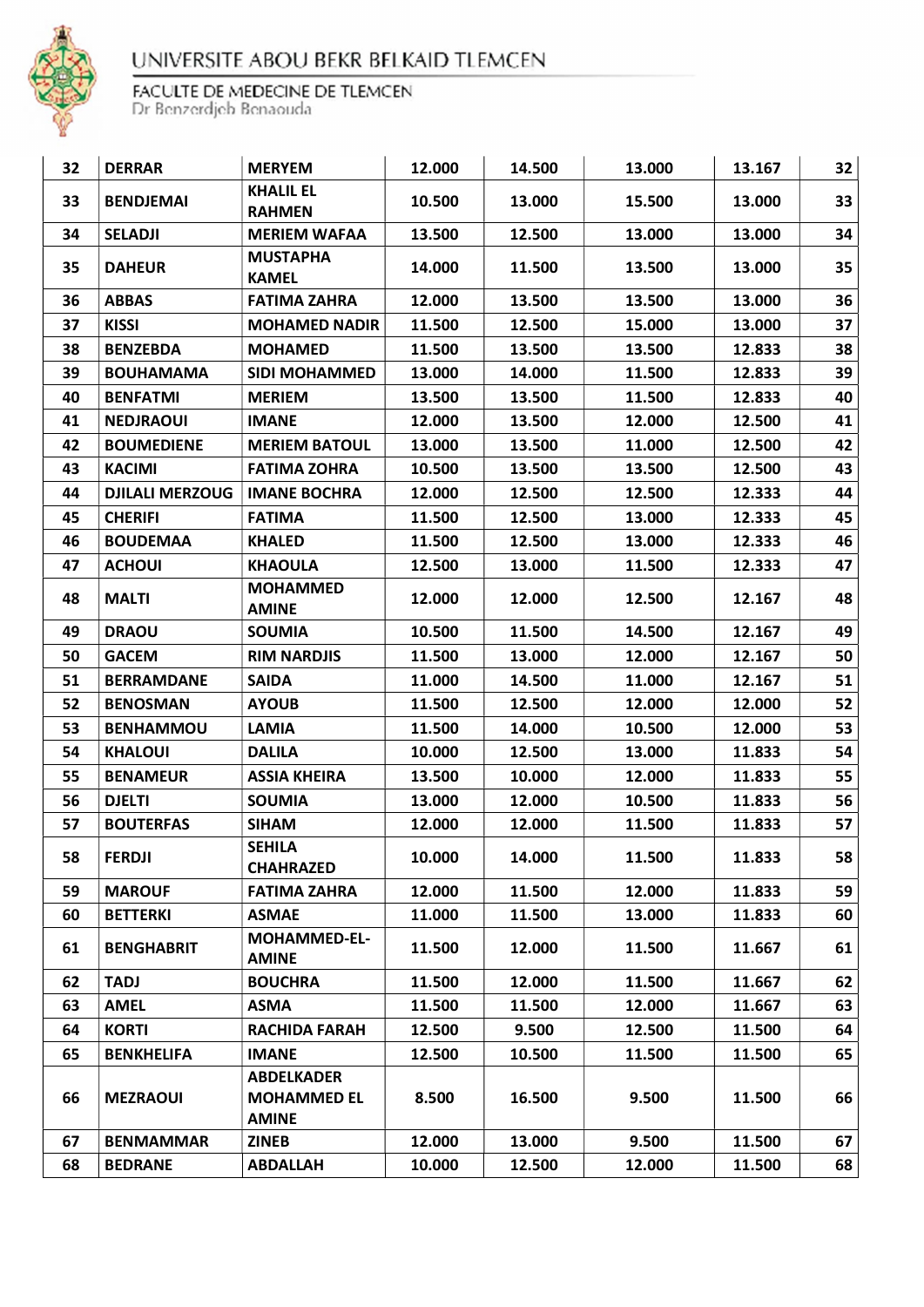

| 69  | <b>GHENNOU</b>      | <b>ASMA</b>                           | 12.000 | 9.500  | 13.000 | 11.500 | 69  |
|-----|---------------------|---------------------------------------|--------|--------|--------|--------|-----|
| 70  | <b>BENMOKRANE</b>   | <b>ABDELKRIM</b>                      | 11.500 | 11.500 | 11.500 | 11.500 | 70  |
| 71  | <b>OUALID</b>       | <b>KHALID</b>                         | 9.500  | 13.500 | 11.500 | 11.500 | 71  |
| 72  | <b>HELALI</b>       | <b>MOHAMMED</b><br>YACINE HOUARI      | 12.500 | 11.000 | 10.500 | 11.333 | 72  |
| 73  | <b>BOUTALEB</b>     | <b>HICHAM</b>                         | 10.000 | 14.500 | 9.500  | 11.333 | 73  |
| 74  | <b>TOUNKOB</b>      | <b>SOUMIA</b>                         | 12.500 | 11.500 | 10.000 | 11.333 | 74  |
| 75  | <b>BENOMAR</b>      | <b>IKRAM</b>                          | 10.000 | 10.500 | 13.500 | 11.333 | 75  |
| 76  | <b>BOUROUAHA</b>    | <b>ASMAE</b>                          | 11.500 | 11.500 | 10.500 | 11.167 | 76  |
| 77  | <b>SAAD</b>         | <b>SOUHIR</b>                         | 9.500  | 11.000 | 13.000 | 11.167 | 77  |
| 78  | <b>BOUSSOUAR</b>    | <b>NAWEL</b>                          | 10.000 | 12.500 | 11.000 | 11.167 | 78  |
| 79  | <b>BERBAR</b>       | <b>FATIMA ZOHRA</b>                   | 11.500 | 11.000 | 10.500 | 11.000 | 79  |
| 80  | <b>MOHAMMEDI</b>    | <b>WAFAA</b>                          | 12.500 | 11.000 | 9.500  | 11.000 | 80  |
| 81  | <b>AISSANI</b>      | <b>OUAFAA</b>                         | 10.500 | 12.500 | 10.000 | 11.000 | 81  |
| 82  | <b>HASSAINE</b>     | <b>ABIR FATIHA</b>                    | 10.000 | 9.500  | 13.500 | 11.000 | 82  |
| 83  | <b>RIAHI</b>        | <b>IMENE</b>                          | 10.500 | 9.000  | 13.000 | 10.833 | 83  |
| 84  | <b>RAHMOUNI</b>     | <b>RAFIQUA</b>                        | 11.000 | 9.500  | 12.000 | 10.833 | 84  |
| 85  | <b>HAREK</b>        | <b>MERIEM</b>                         | 11.000 | 10.000 | 11.500 | 10.833 | 85  |
| 86  | <b>SAIDI</b>        | <b>AMINA</b>                          | 11.000 | 11.000 | 10.500 | 10.833 | 86  |
| 87  | <b>KEDDAR</b>       | <b>YOUCEF</b>                         | 11.000 | 11.500 | 10.000 | 10.833 | 87  |
| 88  | <b>MEZIANE TANI</b> | <b>NESRINE</b>                        | 10.000 | 10.000 | 12.000 | 10.667 | 88  |
| 89  | <b>SAHNOUNE</b>     | <b>LAKHDAR</b>                        | 11.500 | 9.000  | 11.500 | 10.667 | 89  |
| 90  | <b>BAGHDADI</b>     | <b>WAFA</b>                           | 9.000  | 12.000 | 11.000 | 10.667 | 90  |
| 91  | <b>BENZAZOUA</b>    | <b>MOHAMMED</b><br><b>KHAYREDDINE</b> | 11.000 | 10.000 | 11.000 | 10.667 | 91  |
| 92  | <b>BENNACER</b>     | <b>KHAWLA</b>                         | 11.500 | 8.000  | 12.500 | 10.667 | 92  |
| 93  | <b>SEDDIK</b>       | <b>KAMEL-EDDINE</b>                   | 11.000 | 11.000 | 9.500  | 10.500 | 93  |
| 94  | <b>DJILALLI</b>     | <b>ILYES</b>                          | 7.000  | 11.000 | 13.500 | 10.500 | 94  |
| 95  | <b>BELAID</b>       | <b>KARIM</b>                          | 11.000 | 11.500 | 9.000  | 10.500 | 95  |
| 96  | <b>BENOSMAN</b>     | <b>NIDHAL</b>                         | 11.500 | 9.000  | 11.000 | 10.500 | 96  |
| 97  | <b>SENOUSSAOUI</b>  | <b>NESRINE</b>                        | 8.000  | 11.000 | 12.500 | 10.500 | 97  |
| 98  | <b>ABBOU</b>        | <b>RADJAA</b>                         | 9.500  | 9.500  | 12.500 | 10.500 | 98  |
| 99  | <b>TIZAOUI</b>      | <b>HADJER</b>                         | 10.000 | 11.500 | 10.000 | 10.500 | 99  |
| 100 | <b>BOUHADI</b>      | <b>ZAHIRA</b>                         | 10.000 | 13.500 | 7.500  | 10.333 | 100 |
| 101 | <b>DJELLOULI</b>    | <b>MOHAMED</b>                        | 12.000 | 8.000  | 11.000 | 10.333 | 101 |
| 102 | <b>BELMAHI</b>      | <b>FADIA</b>                          | 12.000 | 9.500  | 9.000  | 10.167 | 102 |
| 103 | <b>MESBAHI</b>      | <b>SAFAA</b>                          | 10.500 | 10.000 | 10.000 | 10.167 | 103 |
| 104 | <b>KHEDIM</b>       | <b>MERIEM FATIHA</b>                  | 11.000 | 10.000 | 9.500  | 10.167 | 104 |
| 105 | <b>KELLOUCHE</b>    | <b>ZAHIRA</b>                         | 8.500  | 12.000 | 10.000 | 10.167 | 105 |
| 106 | <b>LADJ</b>         | <b>NERMINE</b>                        | 8.000  | 8.500  | 13.500 | 10.000 | 106 |
| 107 | <b>BENCHALAL</b>    | <b>SARRA</b>                          | 11.000 | 8.500  | 10.500 | 10.000 | 107 |
| 108 | <b>BELMEKKI</b>     | <b>HALIMA</b>                         | 9.000  | 10.500 | 10.500 | 10.000 | 108 |
| 109 | <b>BELABED</b>      | <b>AICHA</b>                          | 11.000 | 8.500  | 10.500 | 10.000 | 109 |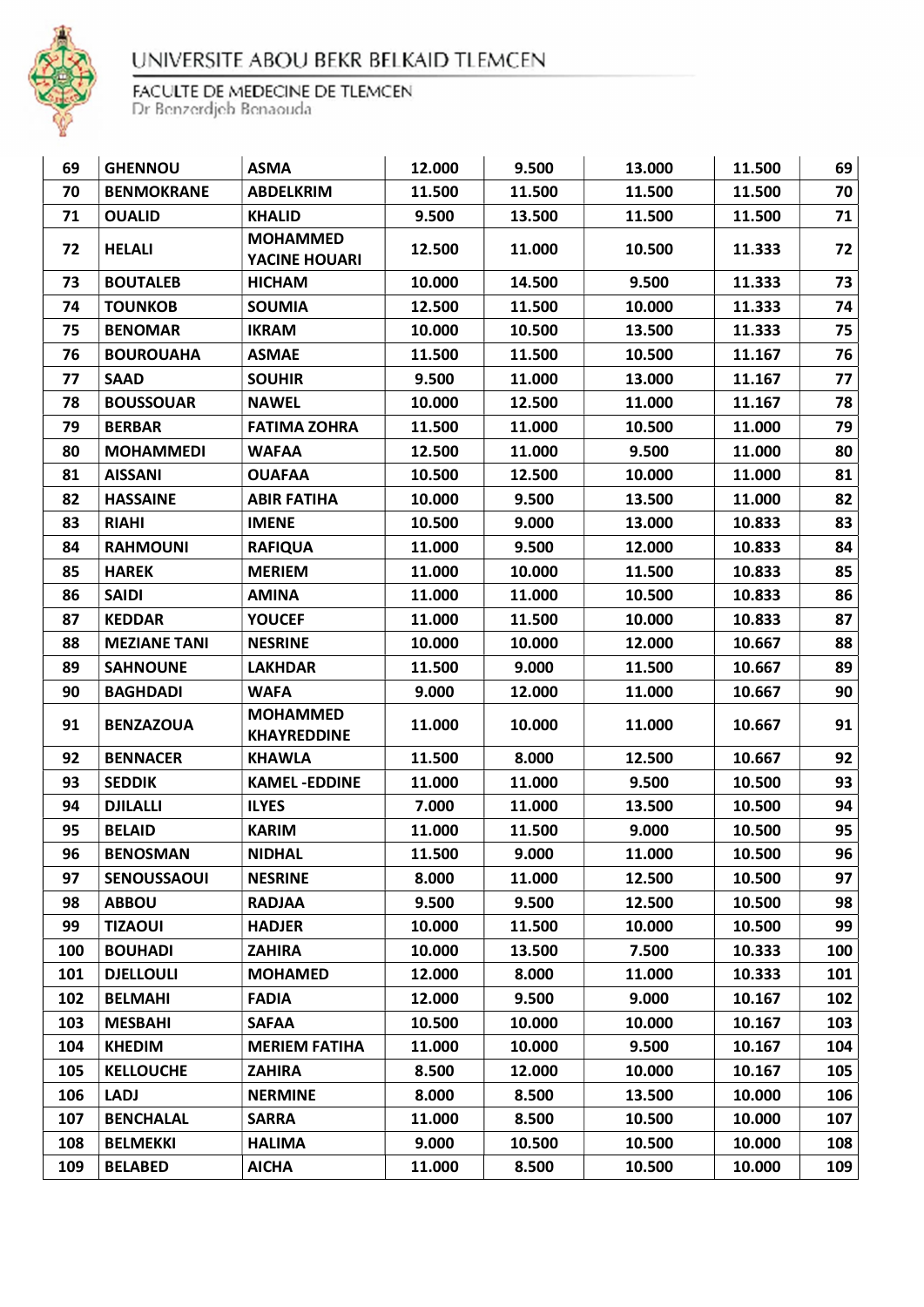

| 110 | <b>BENMOSTEFA</b>                | <b>HAMIDA</b>                      | 9.000  | 11.000 | 10.000 | 10.000 | 110 |
|-----|----------------------------------|------------------------------------|--------|--------|--------|--------|-----|
| 111 | <b>MOUSLIM</b>                   | <b>KARIMA</b>                      | 8.500  | 10.000 | 11.000 | 9.833  | 111 |
| 112 | <b>BOUABDALLAH</b>               | <b>NADEDJ</b><br><b>NOUHAYLA</b>   | 11.000 | 10.500 | 8.000  | 9.833  | 112 |
| 113 | <b>BOUKLIKHA</b>                 | <b>SOUAAD</b>                      | 10.500 | 9.000  | 10.000 | 9.833  | 113 |
| 114 | <b>KHOUANI</b>                   | <b>MANAL</b>                       | 9.500  | 12.500 | 7.500  | 9.833  | 114 |
| 115 | <b>BOUKLI HACENE</b>             | <b>NIHEL</b>                       | 8.500  | 10.000 | 10.500 | 9.667  | 115 |
| 116 | <b>KORSO-</b><br><b>TLEMSANI</b> | <b>HIDAIA</b>                      | 9.500  | 10.000 | 9.500  | 9.667  | 115 |
| 117 | <b>ABDELLAOUI</b>                | <b>OUAFAA</b>                      | 10.000 | 9.500  | 9.500  | 9.667  | 116 |
| 118 | <b>MAHAMMED</b>                  | <b>RIMA</b>                        | 10.000 | 11.500 | 7.500  | 9.667  | 118 |
| 119 | <b>BOUTERFAS</b>                 | <b>IKRAM</b>                       | 7.500  | 12.000 | 9.500  | 9.667  | 119 |
| 120 | <b>HOUALEF</b>                   | <b>IKRAM</b>                       | 9.500  | 9.500  | 9.500  | 9.500  | 120 |
| 121 | <b>MERDJI</b>                    | <b>SIHAM</b>                       | 8.500  | 9.500  | 10.500 | 9.500  | 121 |
| 122 | <b>BOUDOUAIA</b>                 | <b>AYYOUB</b>                      | 8.500  | 10.000 | 10.000 | 9.500  | 122 |
| 123 | <b>ATMANI</b>                    | <b>HADJAR</b>                      | 9.500  | 10.500 | 8.500  | 9.500  | 123 |
| 124 | <b>HIMRI</b>                     | <b>AMINE</b>                       | 9.500  | 9.500  | 9.500  | 9.500  | 124 |
| 125 | <b>KORBAS</b>                    | <b>MERYEM</b>                      | 9.000  | 10.000 | 9.500  | 9.500  | 125 |
| 126 | <b>SOUIDI</b>                    | <b>IKRAM</b>                       | 8.000  | 9.000  | 11.500 | 9.500  | 126 |
| 127 | <b>DJEBBOUR</b>                  | <b>HADJER SOUAD</b>                | 9.500  | 10.500 | 8.500  | 9.500  | 127 |
| 128 | <b>HAREM</b>                     | <b>BESMA</b>                       | 9.500  | 9.500  | 9.500  | 9.500  | 128 |
| 129 | <b>MOKHDAR</b>                   | <b>SIHEM</b>                       | 10.500 | 9.500  | 8.000  | 9.333  | 129 |
| 130 | <b>BENYACOUB</b>                 | <b>SAKINA</b>                      | 8.500  | 9.000  | 10.500 | 9.333  | 130 |
| 131 | <b>FAKIA</b>                     | <b>OUMKELTHOUM</b>                 | 10.000 | 8.500  | 9.500  | 9.333  | 131 |
| 132 | <b>OUISSI</b>                    | <b>MOHAMMED</b><br><b>AMIR</b>     | 6.500  | 10.500 | 11.000 | 9.333  | 132 |
| 133 | <b>STAMBOULI</b>                 | <b>MERIEM WISSEM</b>               | 9.000  | 8.000  | 10.500 | 9.167  | 133 |
| 134 | <b>SAIDI</b>                     | <b>FATIMA ZAHRA</b>                | 9.000  | 8.000  | 10.500 | 9.167  | 134 |
| 135 | <b>MERAD</b>                     | <b>MAHMOUD-</b><br><b>REDOUANE</b> | 10.500 | 10.500 | 6.000  | 9.000  | 135 |
| 136 | <b>AIT OUHAMOU</b>               | <b>SARAH</b>                       | 7.000  | 8.500  | 11.500 | 9.000  | 136 |
| 137 | <b>BENAMMAR</b>                  | <b>KARIMA DOUNIA</b><br><b>ZED</b> | 8.500  | 11.500 | 7.000  | 9.000  | 137 |
| 138 | <b>FRIDJA</b>                    | <b>AMINA</b>                       | 10.000 | 8.000  | 9.000  | 9.000  | 138 |
| 139 | <b>BENADLA</b>                   | <b>MERIEM</b>                      | 8.500  | 9.500  | 9.000  | 9.000  | 139 |
| 140 | <b>GHOMRI</b>                    | <b>BOUCHRA</b>                     | 9.000  | 11.000 | 7.000  | 9.000  | 140 |
| 141 | <b>BOUAMAMA</b>                  | <b>ANES</b>                        | 9.500  | 9.000  | 8.000  | 8.833  | 141 |
| 142 | <b>KRAOUTI</b>                   | <b>SELMA</b>                       | 9.500  | 9.000  | 8.000  | 8.833  | 142 |
| 143 | <b>BOUAYAD</b>                   | <b>MAROUA</b>                      | 9.500  | 8.000  | 9.000  | 8.833  | 143 |
| 144 | <b>BOUDJEMA</b>                  | <b>SOUMIA</b>                      | 7.000  | 8.000  | 11.500 | 8.833  | 144 |
| 145 | <b>MOHAMMEDI</b>                 | <b>SAFAA</b>                       | 7.000  | 7.500  | 11.500 | 8.667  | 145 |
| 146 | <b>ELYEBDRI</b>                  | <b>HICHEM</b><br><b>ABDELHAFID</b> | 8.500  | 9.000  | 8.500  | 8.667  | 146 |
| 147 | <b>LARABI</b>                    | <b>AMEL</b>                        | 7.500  | 9.500  | 9.000  | 8.667  | 147 |
|     |                                  |                                    |        |        |        |        |     |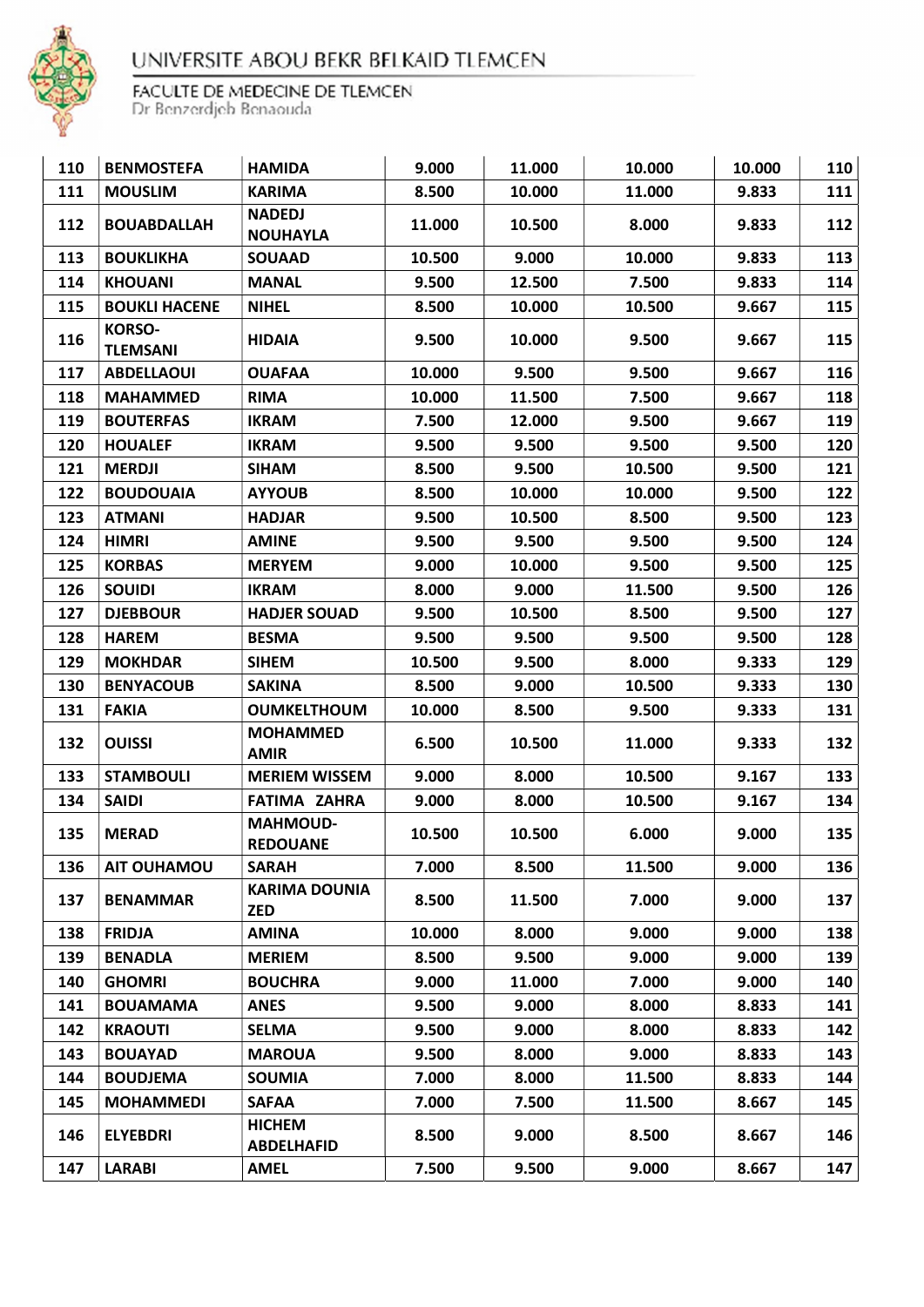

| 148 | <b>KARI</b>                          | <b>SELMA FADIA</b>                | 8.000 | 10.500 | 7.500  | 8.667 | 148 |
|-----|--------------------------------------|-----------------------------------|-------|--------|--------|-------|-----|
| 149 | <b>NABI</b>                          | <b>HADJER</b>                     | 8.000 | 9.000  | 9.000  | 8.667 | 149 |
| 150 | <b>GHERMAOUI</b>                     | <b>SOULAF</b>                     | 7.500 | 8.500  | 9.500  | 8.500 | 150 |
| 151 | <b>ABDELLAOUI</b>                    | <b>NADJAT</b>                     | 8.000 | 8.500  | 9.000  | 8.500 | 151 |
| 152 | <b>MAHI</b>                          | <b>KAWTHER</b>                    | 8.500 | 9.000  | 8.000  | 8.500 | 152 |
| 153 | <b>BERKANE</b>                       | <b>MOHAMED</b><br><b>AATAALAH</b> | 8.000 | 9.000  | 8.500  | 8.500 | 153 |
| 154 | <b>HAFID</b>                         | <b>KAMAR</b>                      | 7.500 | 8.500  | 9.500  | 8.500 | 154 |
| 155 | <b>MOKHTARI</b>                      | <b>IMANE</b>                      | 8.500 | 9.000  | 8.000  | 8.500 | 155 |
| 156 | <b>CHAIB</b>                         | <b>AZIZA</b>                      | 9.000 | 9.000  | 7.000  | 8.333 | 156 |
| 157 | <b>BOUSSEDI</b>                      | <b>OUAHIBA</b>                    | 9.000 | 7.500  | 8.500  | 8.333 | 157 |
| 158 | <b>HADJ SAFI</b>                     | <b>NADJET</b>                     | 8.000 | 8.000  | 9.000  | 8.333 | 158 |
| 159 | <b>CHIKH MILOUD</b>                  | <b>ASMAA</b>                      | 9.000 | 8.500  | 7.500  | 8.333 | 159 |
| 160 | <b>BENDJEBBAR</b>                    | <b>KHADIDJA</b>                   | 6.000 | 9.000  | 10.000 | 8.333 | 160 |
| 161 | <b>DOUMANE</b>                       | <b>FATIMA</b>                     | 9.000 | 8.000  | 8.000  | 8.333 | 161 |
| 162 | <b>DRICI</b>                         | <b>NAWEL</b>                      | 7.000 | 10.500 | 7.500  | 8.333 | 162 |
| 163 | <b>BOUDJEMAI</b>                     | <b>FATNA</b>                      | 8.500 | 7.000  | 9.000  | 8.167 | 163 |
| 164 | <b>MELIANI</b>                       | <b>IBTISSEM</b><br><b>HANANE</b>  | 9.500 | 8.000  | 7.000  | 8.167 | 164 |
| 165 | <b>TAGHZOUTI</b>                     | <b>KAWTHER</b>                    | 8.000 | 8.500  | 7.500  | 8.000 | 165 |
| 166 | <b>KHOLKHAL</b>                      | <b>NOUR EL HOUDA</b>              | 9.000 | 7.000  | 8.000  | 8.000 | 166 |
| 167 | <b>BELARIBI</b>                      | <b>FIRRAS</b>                     | 5.500 | 7.500  | 11.000 | 8.000 | 167 |
| 168 | <b>BOUSKHOURI</b>                    | <b>AMINA</b>                      | 7.000 | 9.000  | 8.000  | 8.000 | 168 |
| 169 | <b>BOUZID</b>                        | <b>RABHA</b>                      | 6.500 | 12.000 | 5.500  | 8.000 | 169 |
| 170 | <b>BOUDGHENE</b><br><b>STAMBOULI</b> | <b>ANIS</b>                       | 9.500 | 6.500  | 7.500  | 7.833 | 170 |
| 171 | <b>ABOUBEKR</b>                      | <b>WALID</b>                      | 7.500 | 8.000  | 8.000  | 7.833 | 171 |
| 172 | <b>ABUANZA</b>                       | <b>MUAYAD</b>                     | 7.500 | 7.000  | 9.000  | 7.833 | 172 |
| 173 | <b>DJEBBOUR</b>                      | <b>AMEL</b>                       | 8.000 | 9.000  | 6.500  | 7.833 | 173 |
| 174 | <b>KOTBI</b>                         | <b>SARRA</b>                      | 7.500 | 7.500  | 8.000  | 7.667 | 174 |
| 175 | <b>AMRANI</b>                        | <b>MOHAMMED</b>                   | 6.500 | 9.000  | 7.500  | 7.667 | 175 |
| 176 | <b>AICHI</b>                         | <b>AMINA</b>                      | 7.500 | 7.000  | 8.500  | 7.667 | 176 |
| 177 | <b>KHELOUFI</b>                      | <b>AMEL</b>                       | 9.500 | 6.000  | 7.000  | 7.500 | 177 |
| 178 | <b>KHEFIF</b>                        | <b>AMEL</b>                       | 8.500 | 6.500  | 7.500  | 7.500 | 178 |
| 179 | <b>BOUZIANI</b>                      | <b>IKRAM</b>                      | 5.000 | 11.500 | 6.000  | 7.500 | 179 |
| 180 | <b>KAOUAN</b>                        | <b>SABAH</b>                      | 7.500 | 9.500  | 5.500  | 7.500 | 180 |
| 181 | <b>BOUCHENAK</b><br><b>KHELLADI</b>  | <b>MOHAMMED</b><br><b>DJAOUAD</b> | 7.000 | 7.500  | 7.500  | 7.333 | 181 |
| 182 | <b>AGGOUN</b>                        | <b>YASSINE</b>                    | 7.000 | 8.500  | 6.500  | 7.333 | 182 |
| 183 | <b>AHMED</b><br><b>BELKACEM</b>      | <b>NAWEL</b>                      | 6.000 | 7.500  | 8.500  | 7.333 | 183 |
| 184 | <b>BELMOKHTAR</b>                    | <b>KARIMA</b>                     | 6.000 | 7.500  | 8.500  | 7.333 | 184 |
| 185 | <b>BERROUNA</b>                      | <b>SIHAM</b>                      | 7.000 | 9.500  | 5.500  | 7.333 | 185 |
| 186 | <b>LAYATI</b>                        | <b>IKRAM</b>                      | 8.000 | 9.000  | 5.000  | 7.333 | 186 |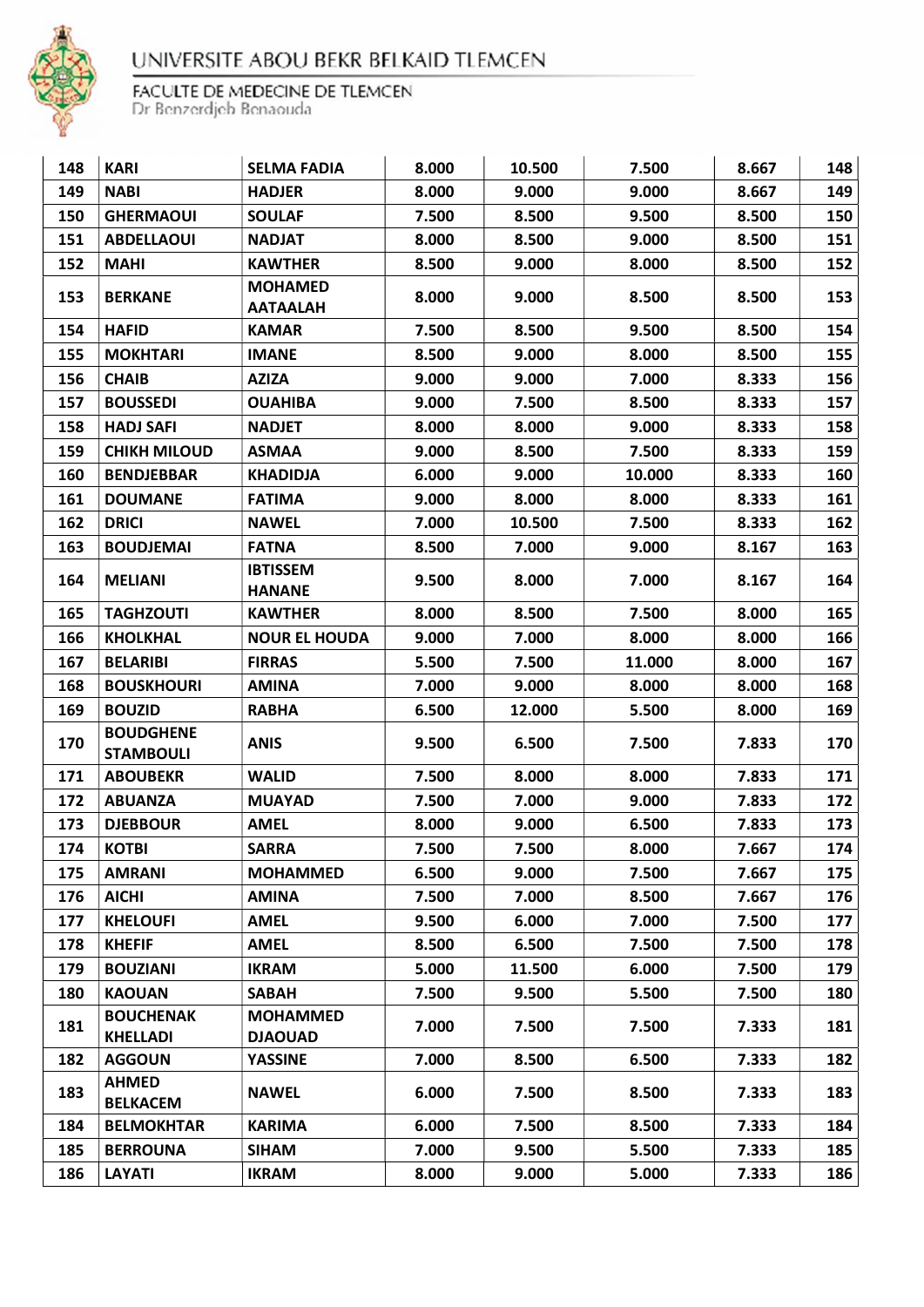

| 187 | <b>TEMMAM</b>         | <b>YASMINE</b>                      | 7.000 | 8.000 | 7.000  | 7.333 | 187 |
|-----|-----------------------|-------------------------------------|-------|-------|--------|-------|-----|
| 188 | <b>BOUBOU</b>         | <b>NESRINE</b>                      | 7.500 | 6.500 | 8.000  | 7.333 | 188 |
| 189 | EL HADJ MIMOUN        | <b>MIMOUNA</b>                      | 6.500 | 7.000 | 8.500  | 7.333 | 189 |
| 190 | <b>TCHOUKA</b>        | <b>AMEL</b>                         | 6.500 | 6.500 | 8.500  | 7.167 | 190 |
| 191 | <b>AISSANI</b>        | <b>NASSIRA</b>                      | 6.500 | 4.500 | 10.500 | 7.167 | 191 |
| 192 | <b>BENAHMED</b>       | <b>MARWA</b>                        | 6.000 | 8.500 | 7.000  | 7.167 | 192 |
| 193 | <b>FARES</b>          | <b>FATIHA</b>                       | 9.500 | 6.500 | 5.000  | 7.000 | 193 |
| 194 | <b>AZZAOUI</b>        | <b>HANANE</b>                       | 7.500 | 5.500 | 8.000  | 7.000 | 194 |
| 195 | <b>BENBELKHIR</b>     | <b>MAWLOUD</b>                      | 7.500 | 6.000 | 7.500  | 7.000 | 195 |
| 196 | <b>AOUED</b>          | <b>AMINE</b>                        | 8.500 | 6.000 | 6.000  | 6.833 | 196 |
| 197 | <b>BENSAAD</b>        | <b>ISMAHANE</b>                     | 6.000 | 7.500 | 7.000  | 6.833 | 197 |
| 198 | <b>LAFDJAH</b>        | <b>MAMA</b>                         | 6.500 | 7.000 | 7.000  | 6.833 | 198 |
| 199 | <b>HADDOU</b>         | <b>SOFIANE</b>                      | 6.500 | 8.500 | 5.500  | 6.833 | 199 |
| 200 | <b>BAALI</b>          | <b>FADHILA</b>                      | 8.000 | 6.000 | 6.500  | 6.833 | 200 |
| 201 | <b>NEBBAL</b>         | <b>KHADIDJA SABAH</b>               | 6.500 | 6.000 | 7.500  | 6.667 | 201 |
| 202 | <b>MEZRAG</b>         | <b>ASMA</b>                         | 7.000 | 7.500 | 5.500  | 6.667 | 202 |
| 203 | <b>GUERDANI</b>       | <b>FATIMA</b>                       | 7.500 | 6.000 | 6.000  | 6.500 | 203 |
| 204 | <b>BOURICHA</b>       | <b>KHEDIDJA</b>                     | 4.500 | 7.000 | 8.000  | 6.500 | 204 |
| 205 | <b>HENNI</b>          | <b>AMEL</b>                         | 6.500 | 5.500 | 7.000  | 6.333 | 205 |
| 206 | <b>FERRAR</b>         | <b>AMINA</b>                        | 6.000 | 8.000 | 5.000  | 6.333 | 206 |
| 207 | <b>MOKHTAR SEDDIK</b> | <b>NAHIDA</b>                       | 4.500 | 6.000 | 8.500  | 6.333 | 207 |
| 208 | <b>AZIZI</b>          | <b>ELBARKA</b>                      | 5.500 | 6.000 | 7.500  | 6.333 | 208 |
| 209 | <b>KARA</b>           | <b>NOR EL ISLAM</b>                 | 6.000 | 5.500 | 7.000  | 6.167 | 209 |
| 210 | <b>ARBANE</b>         | <b>RAFIKA</b>                       | 6.000 | 6.000 | 6.500  | 6.167 | 210 |
| 211 | <b>KRADRAOUI</b>      | <b>FATIMA ZAHRA</b>                 | 6.500 | 4.000 | 8.000  | 6.167 | 211 |
| 212 | <b>BOUFELDJA</b>      | <b>HADJER</b>                       | 6.000 | 5.000 | 7.000  | 6.000 | 212 |
| 213 | <b>MEBARKI</b>        | <b>SEFIA NOR EL</b><br><b>HOUDA</b> | 5.500 | 5.000 | 7.500  | 6.000 | 213 |
| 214 | <b>AILAS</b>          | <b>IKRAM</b>                        | 3.500 | 8.500 | 6.000  | 6.000 | 214 |
| 215 | <b>SMADI</b>          | <b>CHAHINEZ</b>                     | 7.500 | 5.500 | 4.500  | 5.833 | 215 |
| 216 | <b>HEBALI</b>         | <b>FATIMA</b>                       | 5.500 | 7.000 | 5.000  | 5.833 | 216 |
| 217 | <b>AMANI</b>          | <b>SALIHA</b>                       | 6.500 | 7.500 | 3.500  | 5.833 | 217 |
| 218 | <b>DERROUICHE</b>     | <b>ZOHRA</b>                        | 3.500 | 7.000 | 7.000  | 5.833 | 218 |
| 219 | <b>BENAFFANE</b>      | <b>NARIMANE</b>                     | 5.000 | 5.000 | 7.000  | 5.667 | 219 |
| 220 | <b>ATTAR</b>          | <b>IMADEDDINE</b>                   | 6.000 | 5.000 | 6.000  | 5.667 | 220 |
| 221 | <b>BELARBI</b>        | <b>SOUHEYLA</b>                     | 6.500 | 5.500 | 5.000  | 5.667 | 221 |
| 222 | <b>BENHAMMOU</b>      | <b>MOHAMMED</b><br><b>ILYAS</b>     | 5.500 | 6.500 | 5.000  | 5.667 | 222 |
| 223 | <b>ABDELLAOUI</b>     | <b>TAHA HOUSSEYN</b>                | 6.000 | 6.000 | 4.500  | 5.500 | 223 |
| 224 | <b>MILOUD ABID</b>    | ALI                                 | 5.500 | 6.500 | 4.500  | 5.500 | 224 |
| 225 | <b>SEFIANE</b>        | <b>MOHAMED</b><br><b>AMINE</b>      | 6.500 | 4.000 | 5.500  | 5.333 | 225 |
| 226 | <b>MOKRANE</b>        | <b>IKRAM</b>                        | 6.000 | 4.500 | 5.500  | 5.333 | 226 |